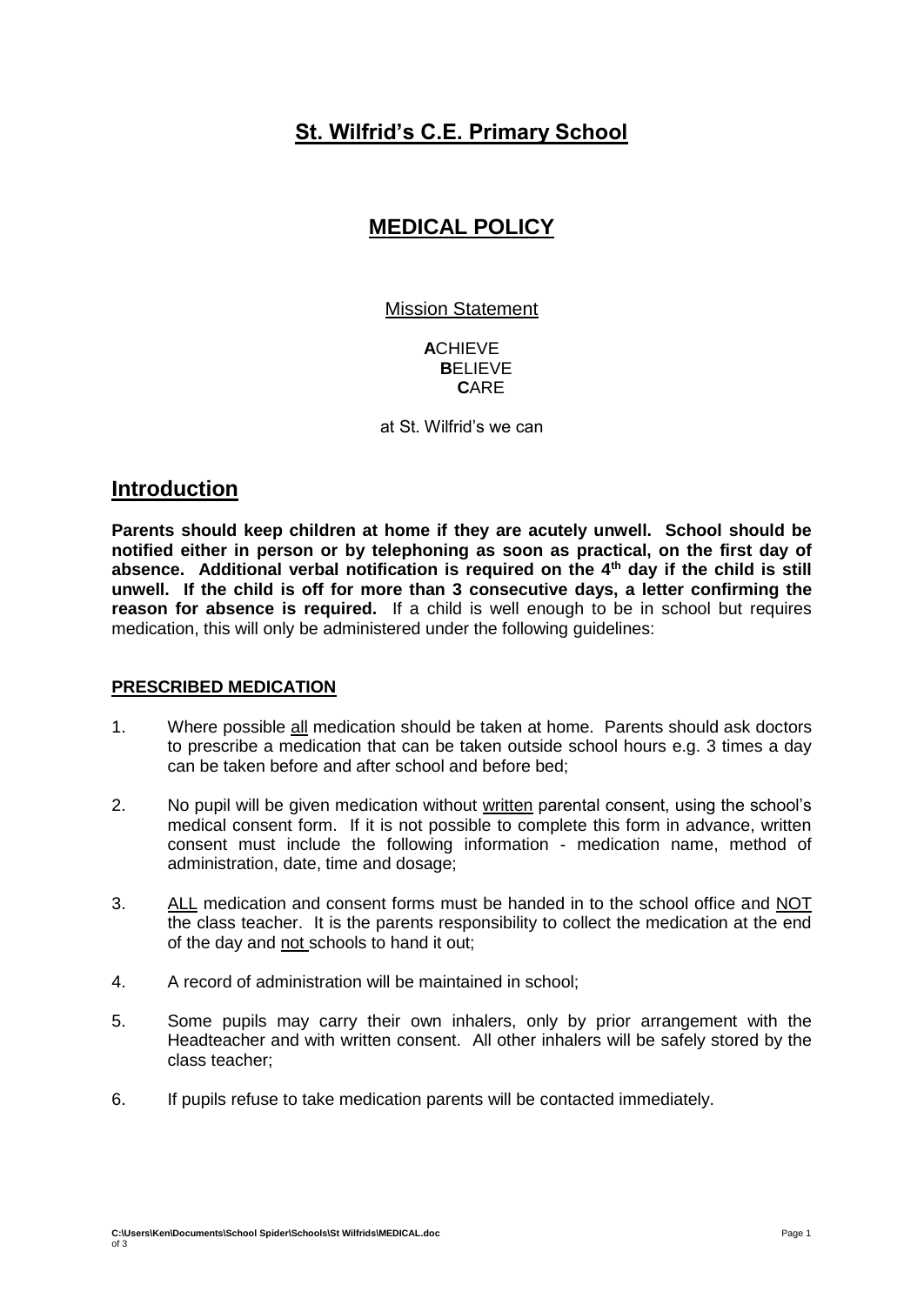### **NON-PRESCRIBED MEDICATION**

No pain killers (including CALPOL, cough and throat remedies) will be given to pupils except:

- Where a child suffers from regular acute pain. If such a condition exists, parents may authorise and supply appropriate pain killers. (No child will be given aspirin, unless prescribed by a doctor).
- A medical consent form must be completed with clear instructions about how and when a child should take the medication. This medication should be handed in to the school office. (School will notify parents when such medication has been administered).

## **LONG TERM MEDICAL NEEDS**

Parents must keep school informed of any pupil's medical needs.

- i.e. details of pupil's condition
	- recognising signs and symptoms
	- special requirements e.g. diet
	- medication and any side effects
	- what to do in an emergency and who to contact
	- role school can play

Where necessary individual health-care plans will be drawn up in consultation with parents and health professionals.

## **SCHOOL TRIPS**

All pupils are encouraged to take part in school trips where safety permits. Careful assessments will be made to determine the suitability for all pupils. Parents will be required to complete a consent form for all out of school activities outlining any special medical problems and treatment, consent for emergency medical treatment and details of special dietary requirements.

School reserves the right to refuse to take pupils on activities if parents do not sign.

## **SPORTING ACTIVITIES**

All pupils will take part in P.E. lessons, where necessary, restrictions on a pupils ability to participate in P.E. should be included in the individual healthcare plan.

Some pupils need to take precautionary measures before or during exercise. If pupils are temporarily unable to take part in P.E., parents must put this in writing with the duration of the withdrawal from the P.E. National Curriculum

#### **STORING MEDICATION**

- 1. Where possible parents should only bring the dose required each day.
- 2. All Medicines must be clearly labelled with the name of pupil, name and dose of drug and frequency of administration. All medicines should be in separate containers.
- 3. All medicines will be stored in the school office except inhalers which are kept by class teachers, or pupils (only by prior arrangement).
- 4. Parents are responsible for collecting and disposing of medicines.

**C:\Users\Ken\Documents\School Spider\Schools\St Wilfrids\MEDICAL.doc** Page 2